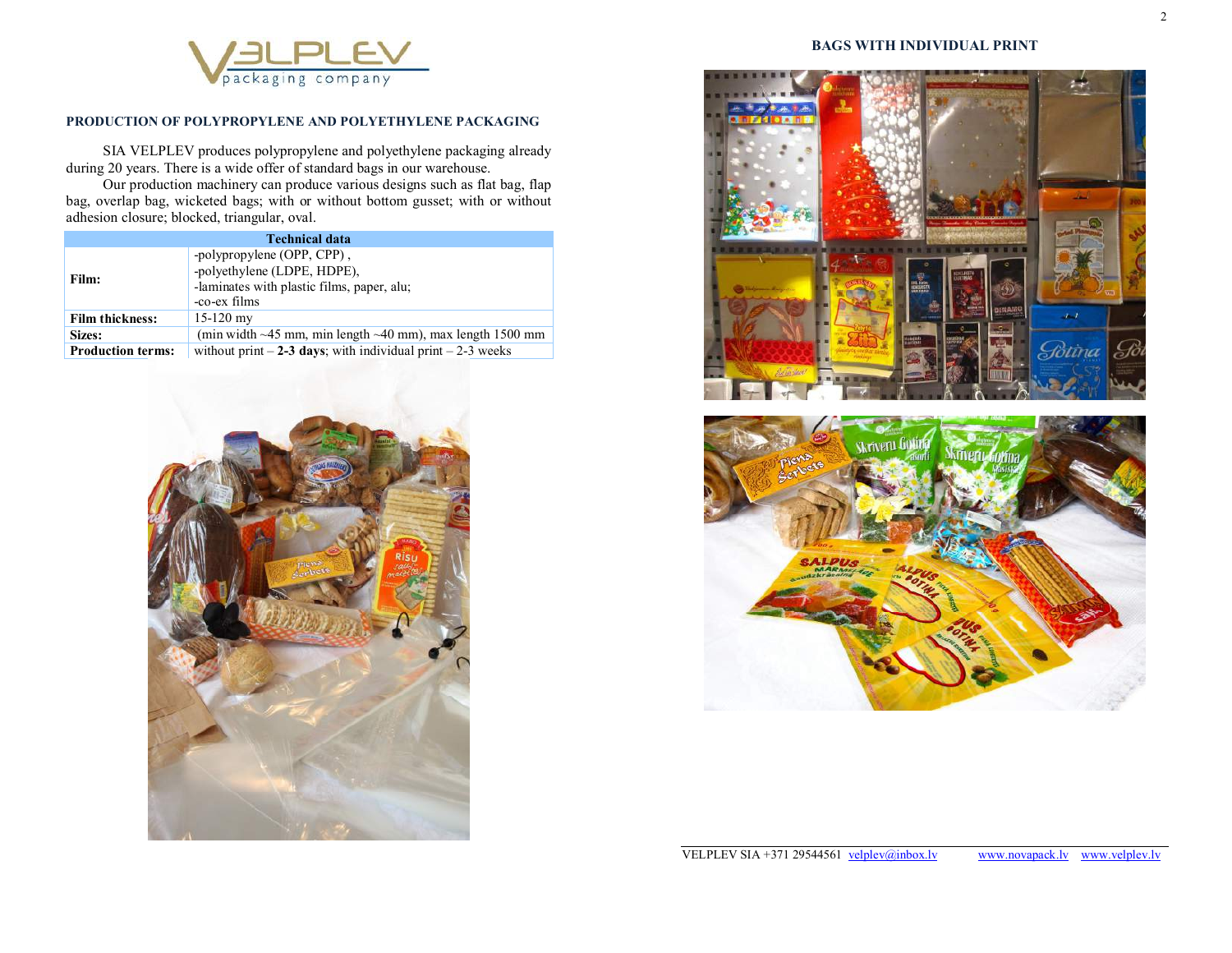## **PRODUCTION OF POLYPROPYLENE AND POLYETHYLENE PACKAGING**



## **BAGS WITH EUROHOLE**





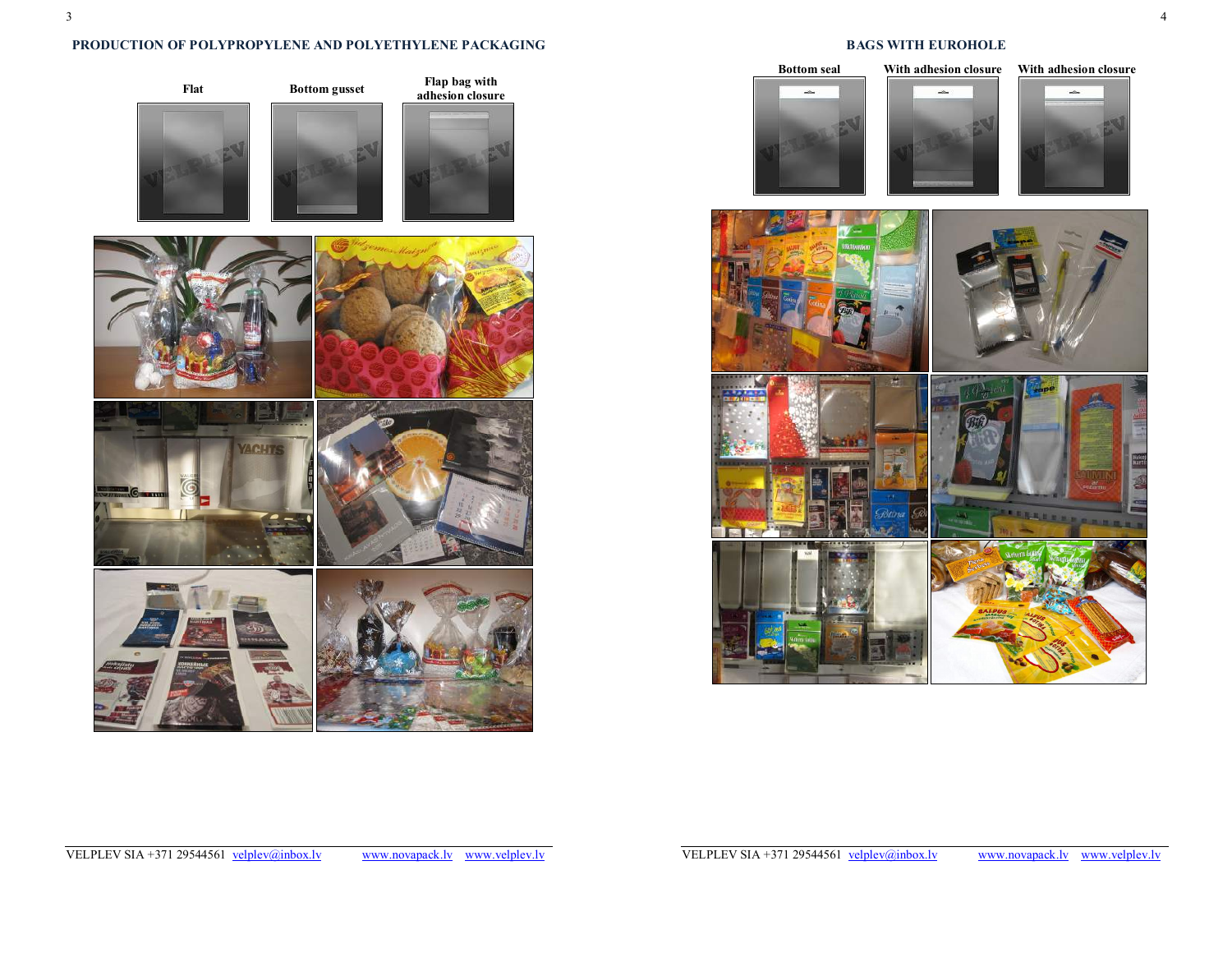### **WICKETED BAGS**



Our wicketed bags, available in CPP-, CPP freeze as well as PE or biopolymer qualities, feature consistent sealing properties and impressive visual characteristics.

## **PRODUCTION OF POLYETHYLENE PACKAGING**





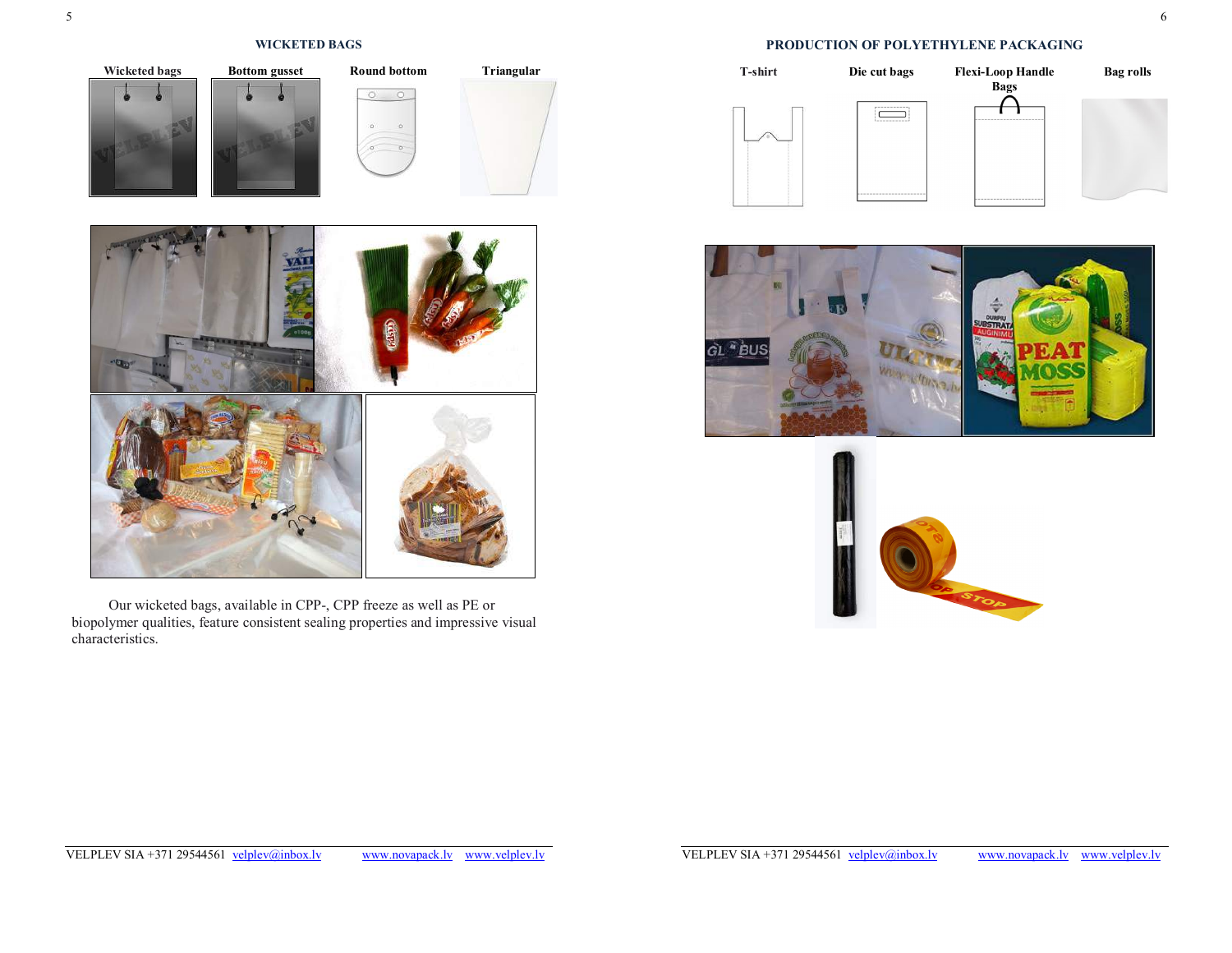#### **POLYPROPYLENE AND POLYETHYLENE FILM IN ROLLS**

## **OPP, CPP, HDPE, LDPE, laminates Clear or with print**



### **PLASTIC FILM IN SHEETS**



### **3-SIDE SEALED BAGS**



3-Side Sealed Bag is one of the most economical and easy packaging options for various products. It is also known as Flat Pouch and is commonly used for packaging processed food, frozen food, dry nuts, and snacks. Because of its flat shape, the bags can be stacked in a pile easily and most retail stores take this advantage to minimize the shelf space using. This style of bag provides large front display area for label placement. Its strong side seals offer the best sealing strength among all types of bags, therefore it is considered to be a very good option for vacuum packaging as well as heavy duty packaging.

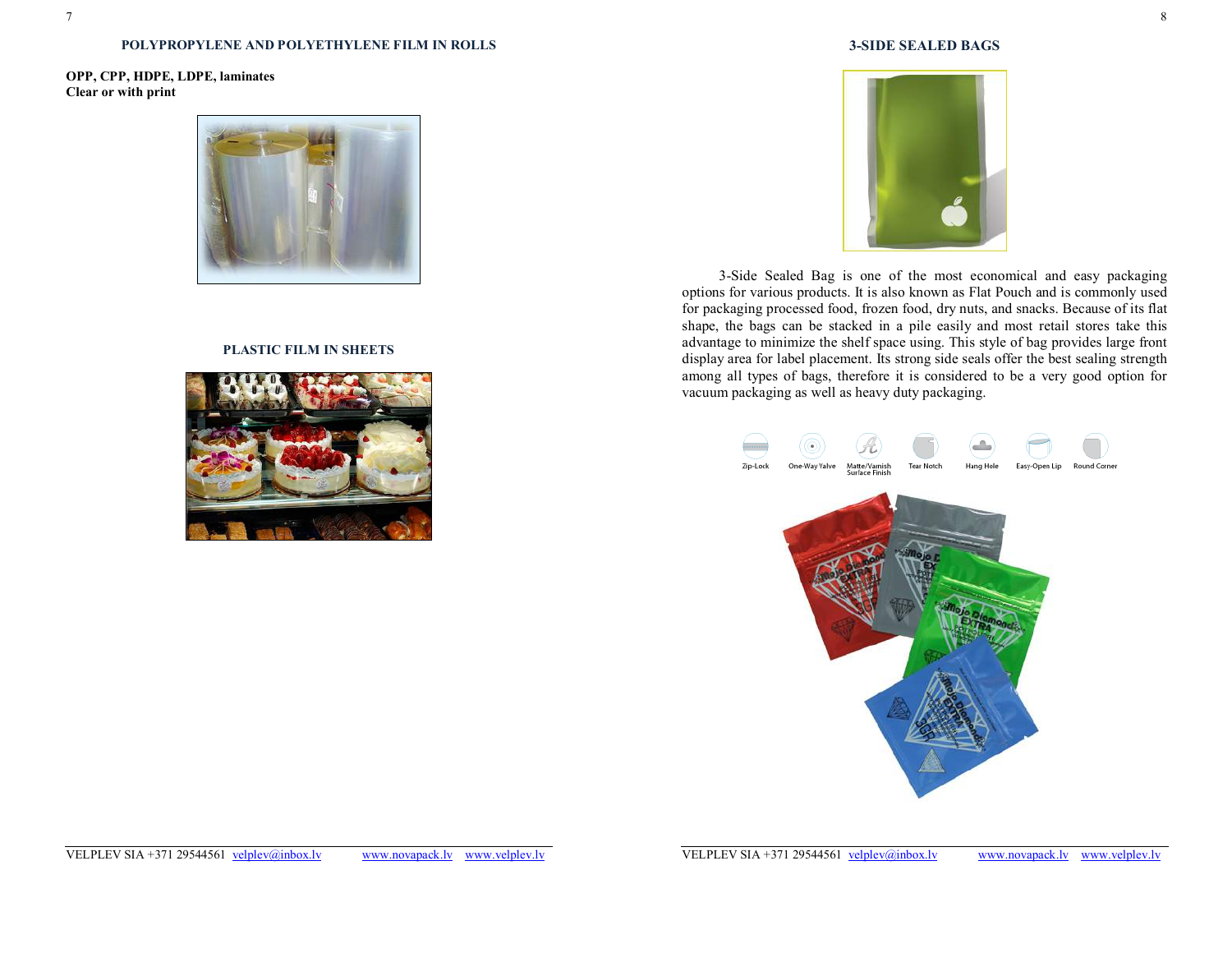

Gusset Bag is widely used in coffee and tea industry. The rectangular shape with either quad-seal (also known as corner-sealed) and side-sealed options provides 3-D appearance to make the package more dynamic.

The Side-Sealed gusset bag has the seal hidden on the edge at the back of the bag. The printed area on the back significantly increases once the seal is moved to the side. It allows the design to flow around the entire bag.

Quad-Sealed gusset bag reinforces the shape of bag with its four corners sealed. It provides a cube shape look while sitting on the shelf.







Stand-Up Pouch becomes popular in most of retail stores and supermarkets. The inserted bottom gusset makes it available to stand up for great shelf display and 3D appearance. The flexible shape and light weight substantially reduce the transportation and storage cost, and minimizes the shelf space using. That is why most retail markets are switching to this packaging style: A great replacement for cans, boxes, containers and other rigid packaging.